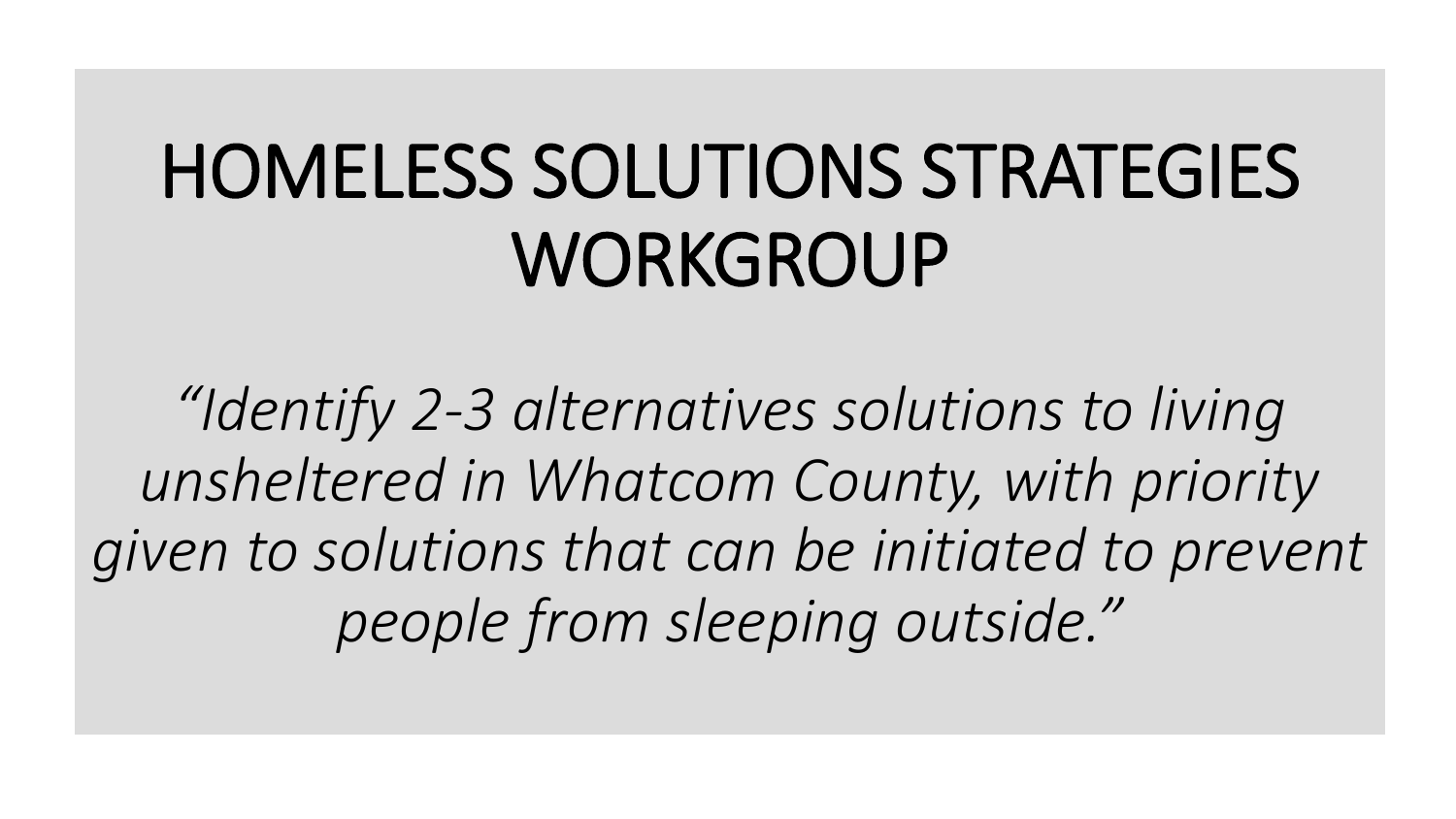# Point in Time Count of Homelessness

### **742 People Experiencing Homelessness Counted Jan 2017**

- **272 unsheltered**  stayed outdoors, in cars, or other places not meant for habitation
- **470 sheltered**  stayed in emergency shelter or transitional housing

Notes:

- The Lighthouse Mission added 40 beds in their shelter just 3 months prior to this count – allowing 40 people to be sheltered rather than unsheltered
- This count is widely believed to undercount the numbers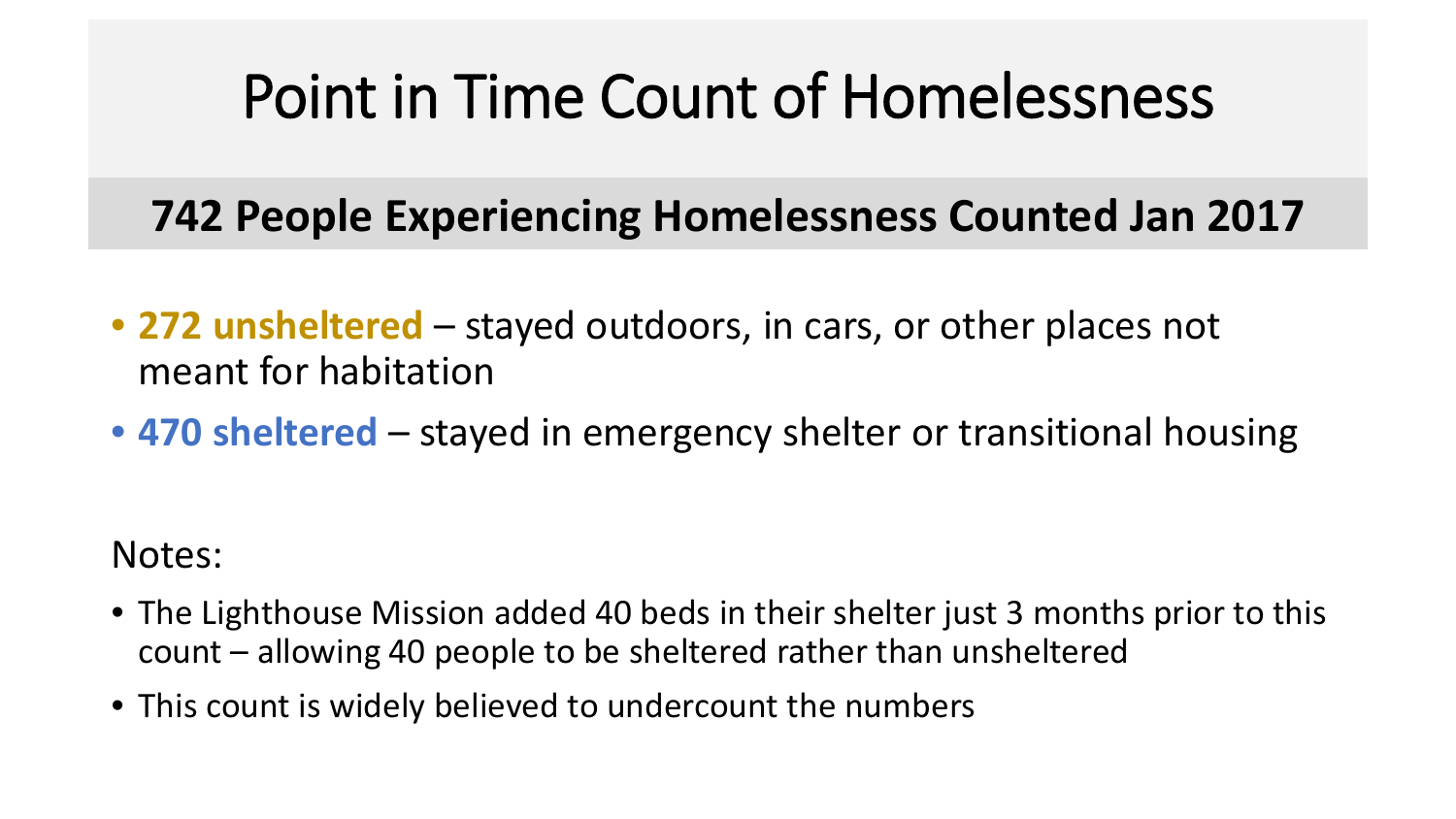# Change in Homelessness – Point in Time Count

#### 50 150 250 350 450 550 650 750 2013 2014 2015 2016 2017 **Individuals -**Families 10% 20% 30% 40% 50% 60% 70% 80%

**Number Experiencing Homelessness**

#### **Last Stable Housing in Whatcom County**

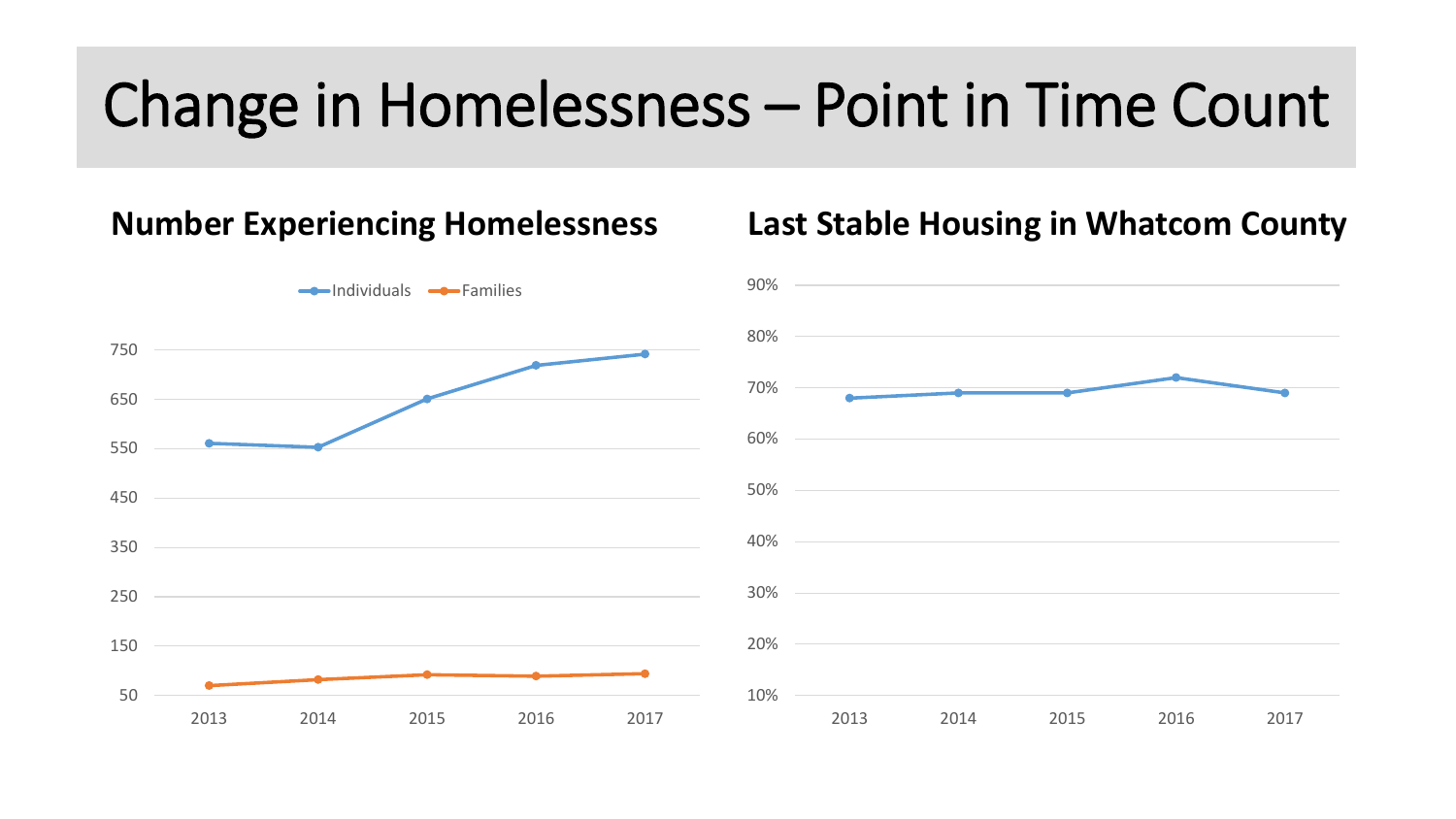## Change in Homelessness - Youth

#### **Number experiencing housing crisis during school year in WC Public Schools**

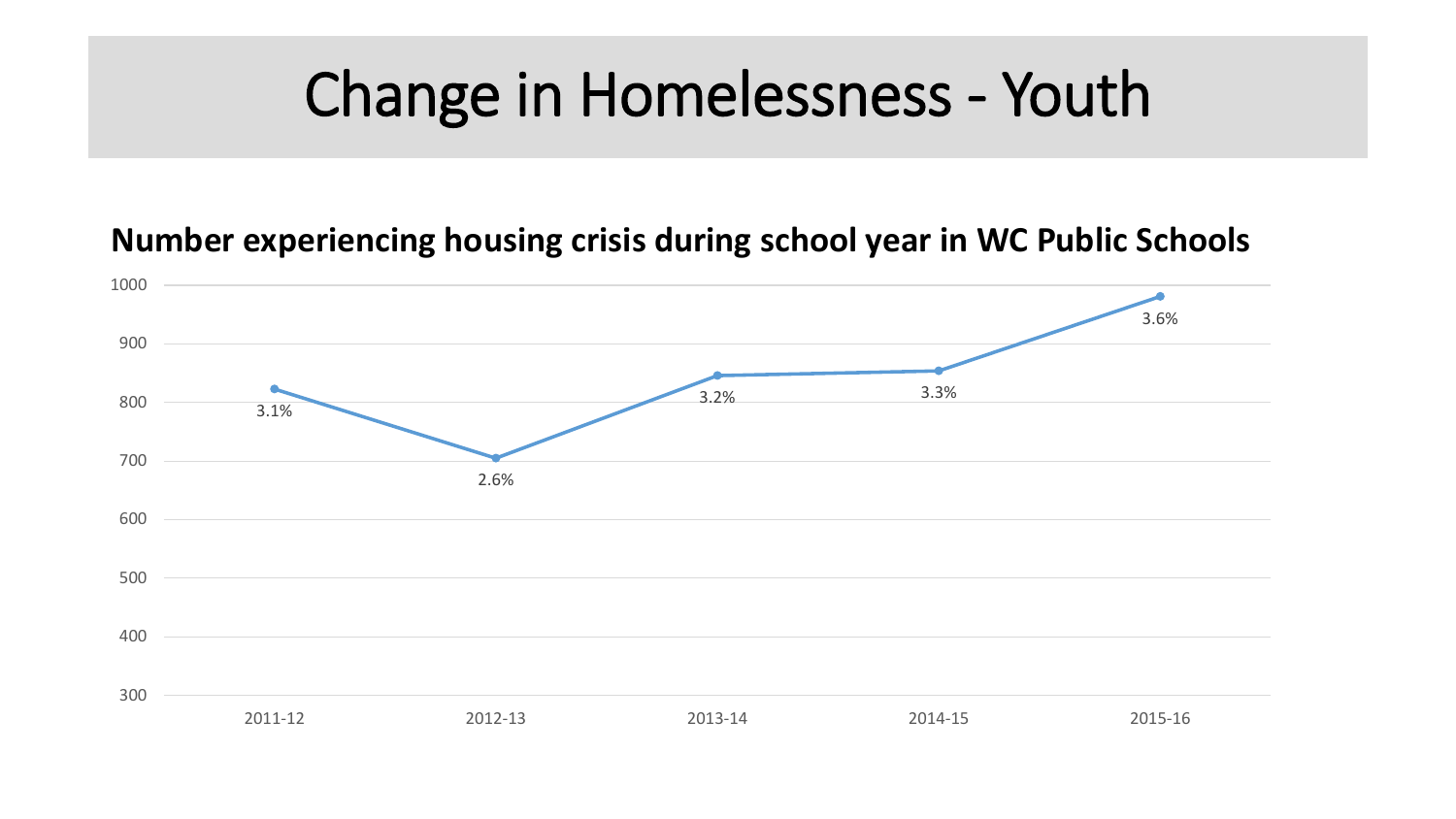### Context of housing crisis

**Percent change in population: 2010-2017**



Our population is growing, but not more so than many other places in the state. Our growth since 2010 is a little below state average.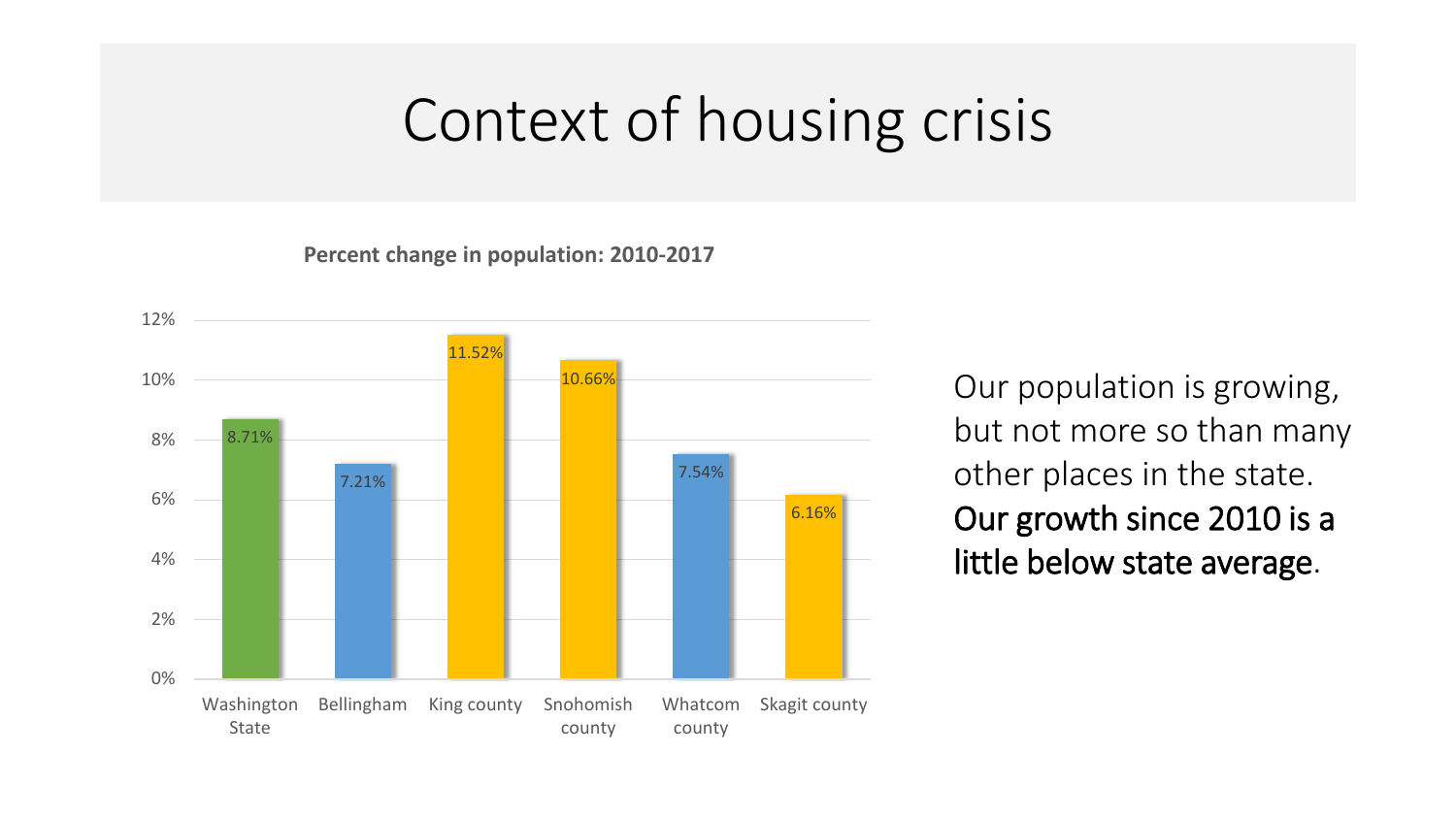# Housing supply fell behind population growth

- Break in construction during recession
- Now construction is catching up, but it will take time.
- Demand for homes is greater than supply

#### New residential units permitted in Bellingham



Sources: City of Bellingham internal permit data; Census data population estimates. \* Uses average rate of 2.1 people per household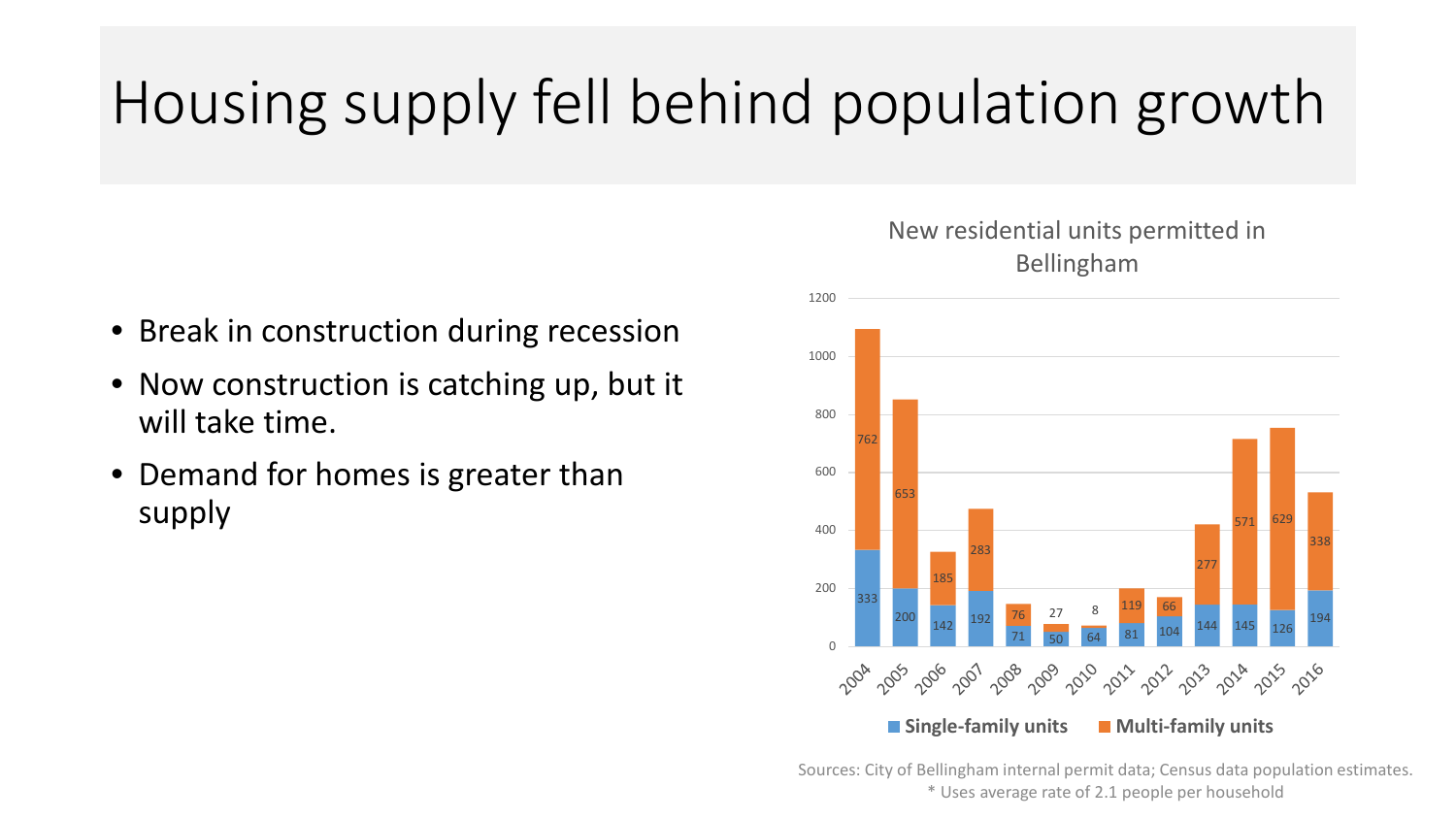# Housing prices are steadily increasing regionally and statewide



Sources: https://www.zillow.com/bellingham-wa/home-values/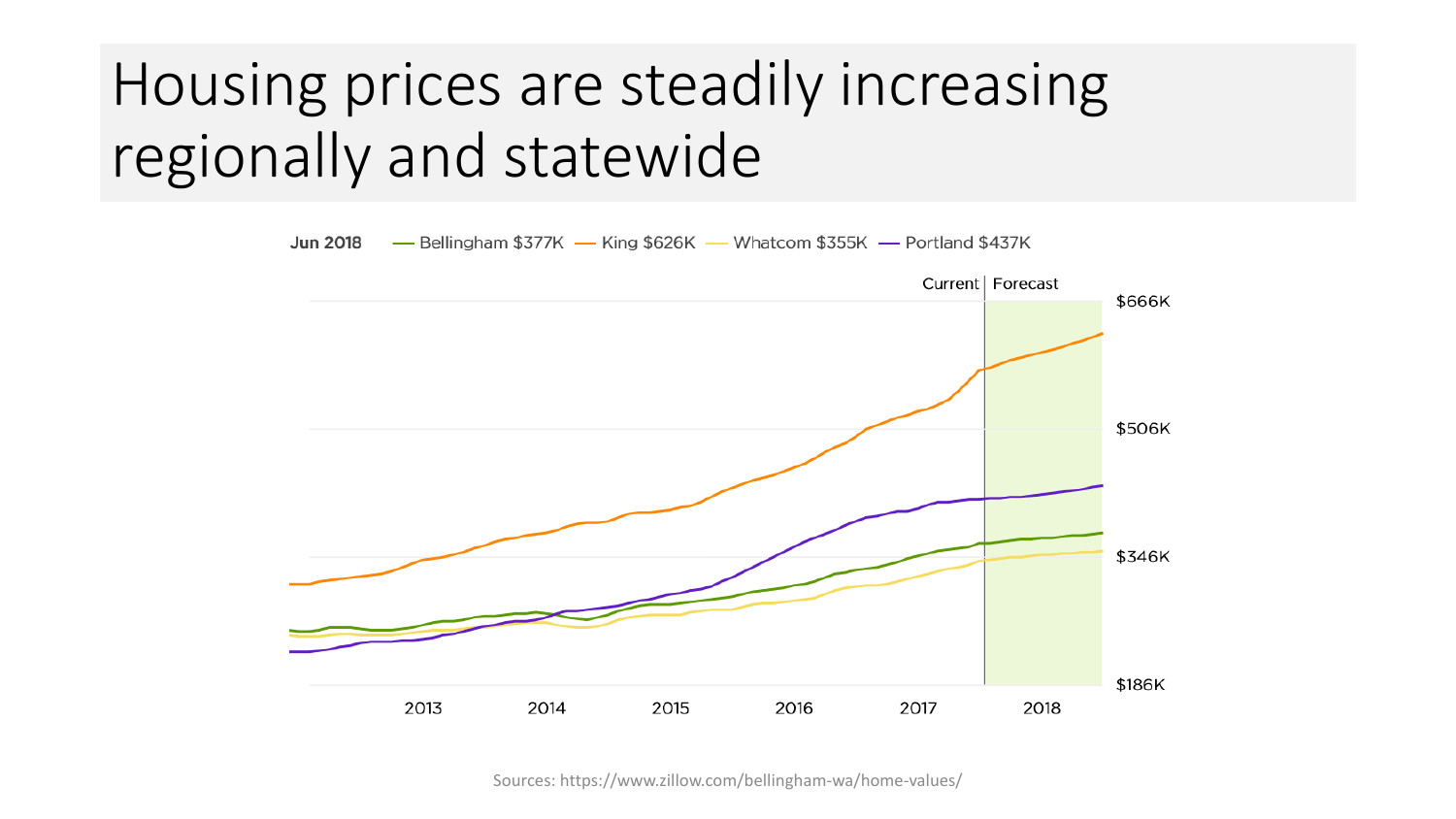### For low income households, there is a substantial gap between the cost of rentals and what they can afford

Bellingham's rent standard for a 2-bedroom apartment is \$1,065 (110% of HUD's fair market rent). At that price, housing would be unaffordable to a family of three earning less than about 85% of the area median income.

| Income level for a<br>family of three | <b>Monthly income</b> | <b>Affordable housing</b><br>costs (30% of<br>income - \$150 for<br>utilities) |       | <b>Difference</b><br>(rent - affordable<br>housing cost) |       |
|---------------------------------------|-----------------------|--------------------------------------------------------------------------------|-------|----------------------------------------------------------|-------|
| <b>30% AMI</b>                        | \$1,476               | Ş                                                                              | 293   |                                                          | (772) |
| <b>50% AMI</b>                        | \$2,460               | \$                                                                             | 588   | \$                                                       | (477) |
| <b>80% AMI</b>                        | \$3,936               | \$                                                                             | 1,031 | \$                                                       | (34)  |
| 100% AMI                              | \$4,920               | \$                                                                             | 1,326 | \$                                                       | 261   |
| Average renter income                 | \$2,340               | Ś                                                                              | 552   |                                                          | (513) |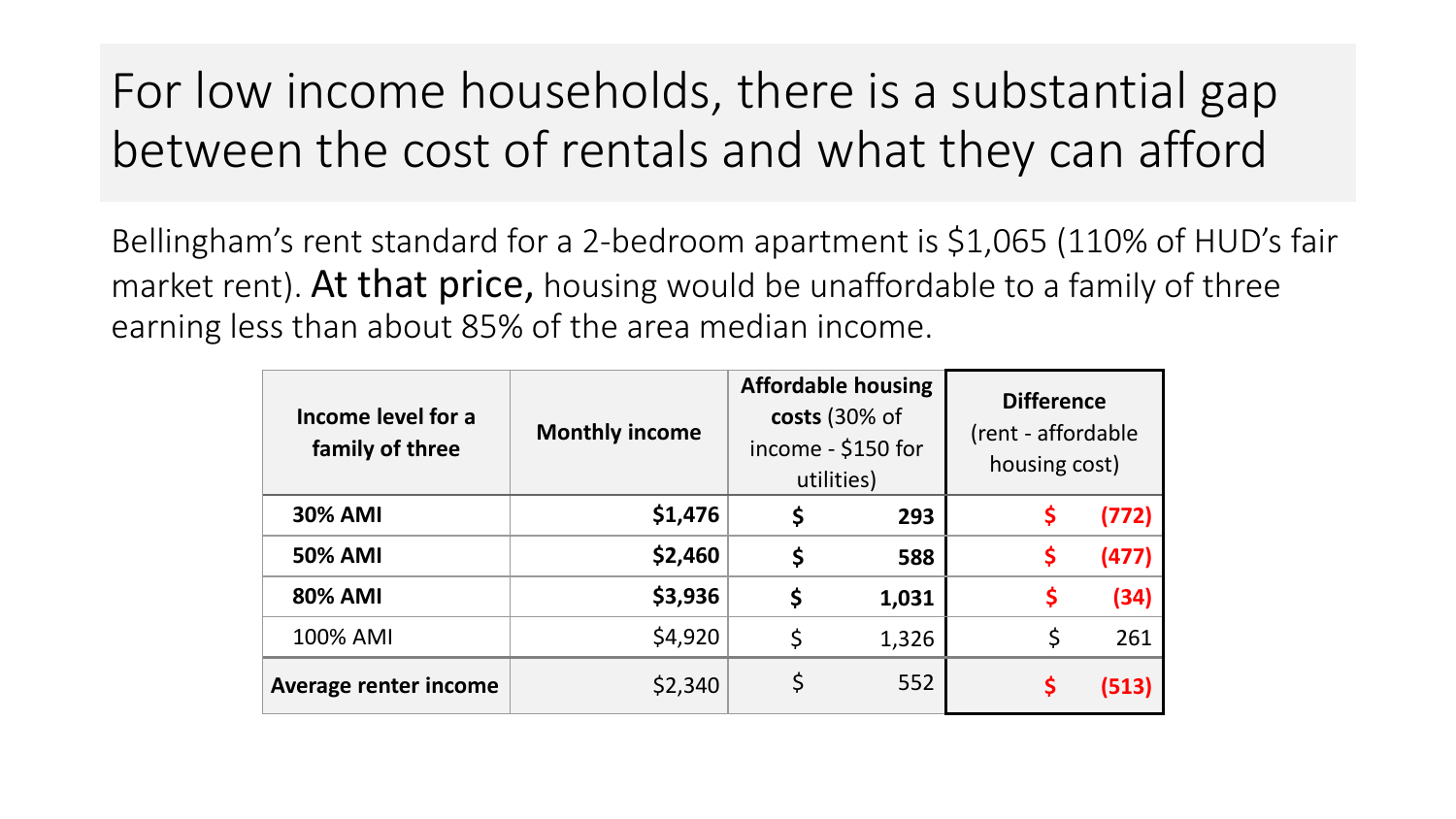# Housing cost burden in Whatcom County and Bellingham is above average

The percentage of households that pay over 30% of their income for housing is above the average in the state, and the US.

| <30% of income going to housing       | Not cost burdened         |  |  |
|---------------------------------------|---------------------------|--|--|
| 30%-50% of income going to<br>housing | <b>Cost burdened</b>      |  |  |
| >50% of income going to housing       | Severely cost<br>burdened |  |  |

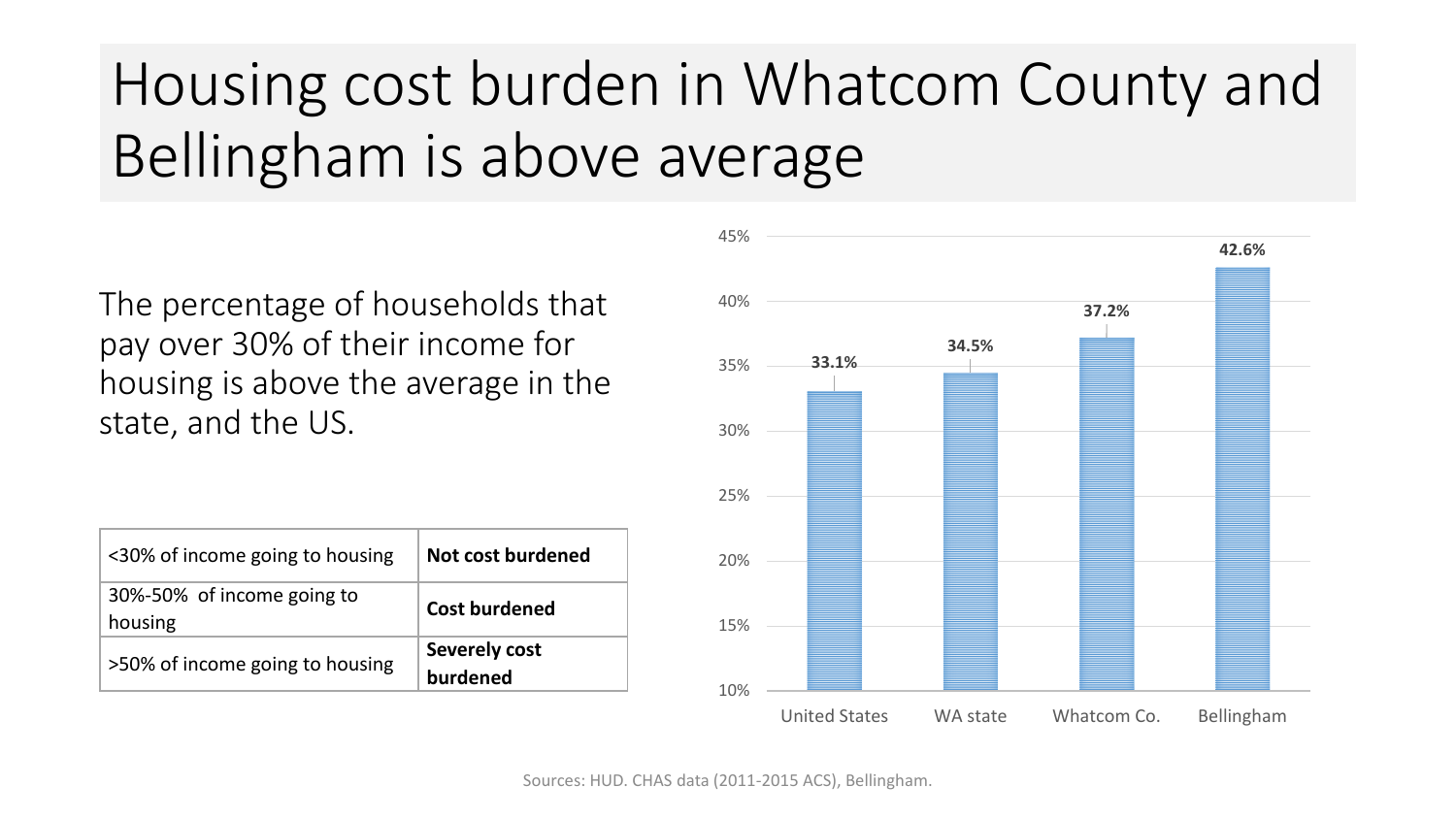# The proportion of people experiencing homelessness in Whatcom county is close to the state average

#### Number of people homeless per 10,000 residents by county (2016)



Sources: WA Department of Commerce: 2016 Point in Time Count (www.commerce.wa.gov/pit)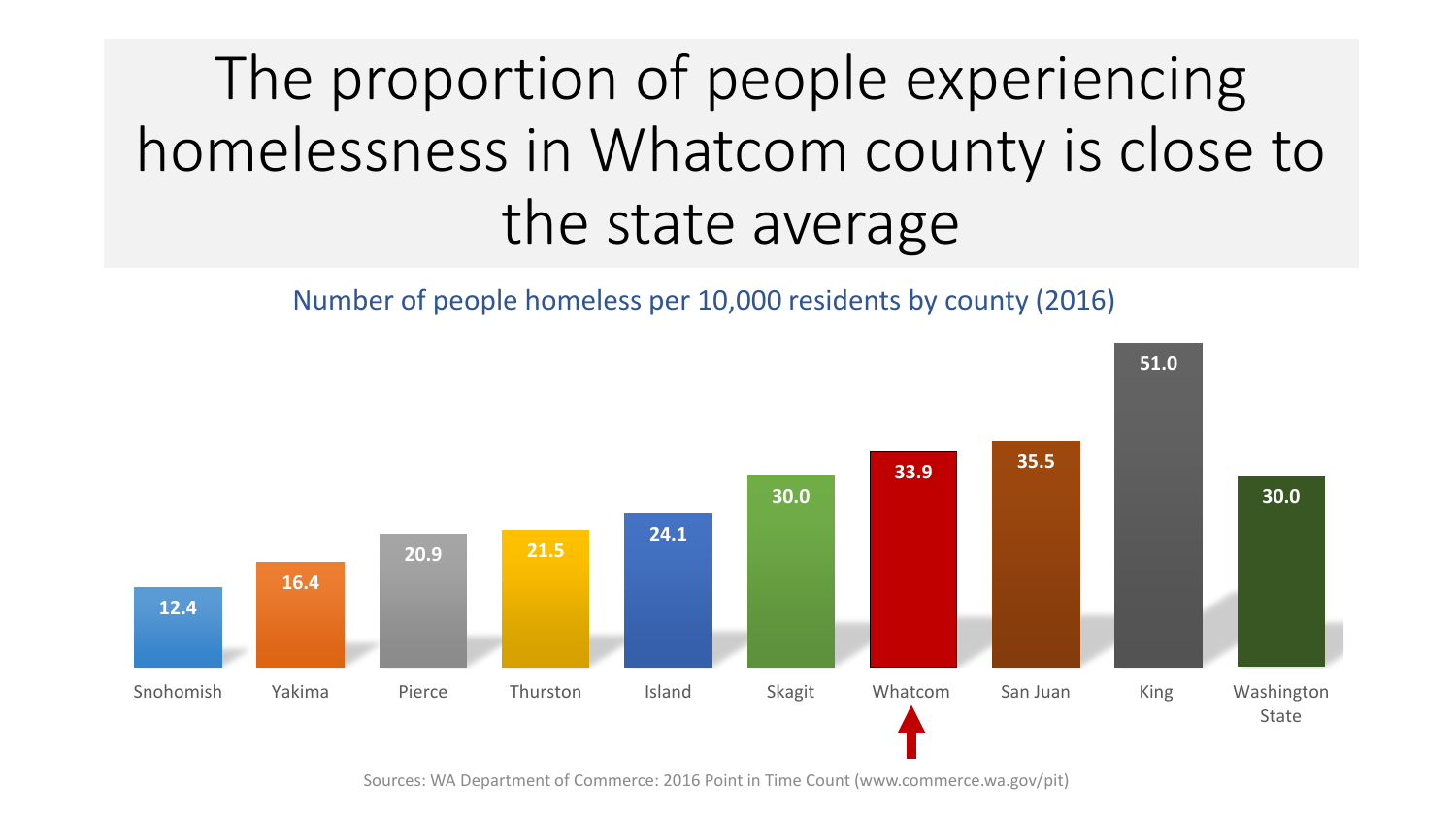### Whatcom County's Role in Homeless Housing Services

### Whatcom County Health Department Administered by Human Services Division

- Responsible for the 10 year plan to end homelessness
	- Homeless Coalition, Point in Time Count, Strategic Planning, Housing Advisory Committee (set by Interlocal)
- Uses local funds to leverage federal funding
- Facilitates community partnership for homeless housing system
- Coordinates with the behavioral health system
- Partnered to establish Homeless Service Center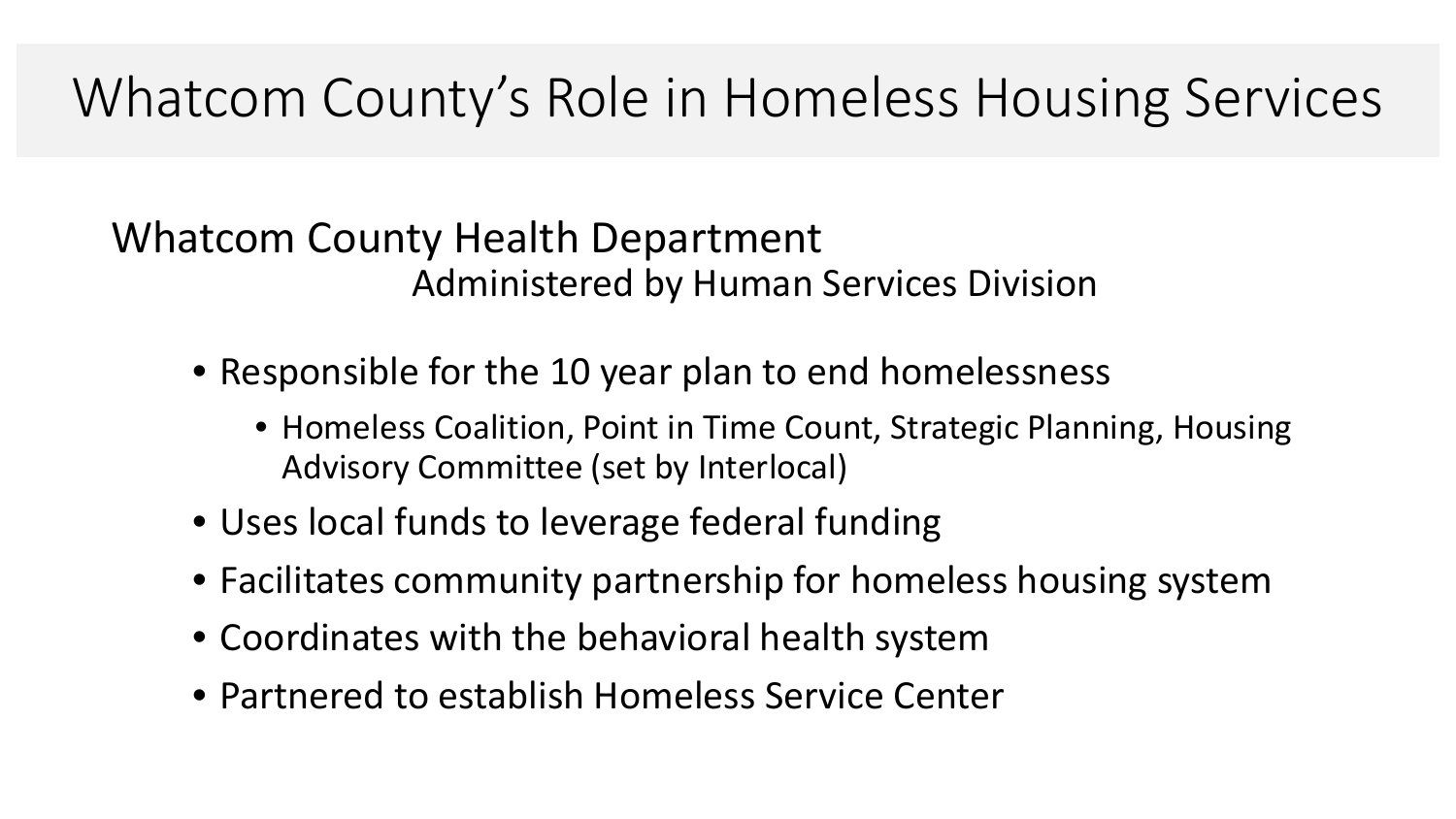# Whatcom County's Coordinated Entry

- Coordinated Entry is a best-practice for homeless housing systems
- Opportunity Council's Whatcom Homeless Service Entry Center is our hub for coordinated entry and rental assistance distribution. WCHD supports key staff:
	- HMIS (state-wide database) coordinator
	- Housing retention manager
	- Project manager
	- Leasing Specialist
	- WCHD spends approximately \$331K annually, split almost evenly from local and other sources

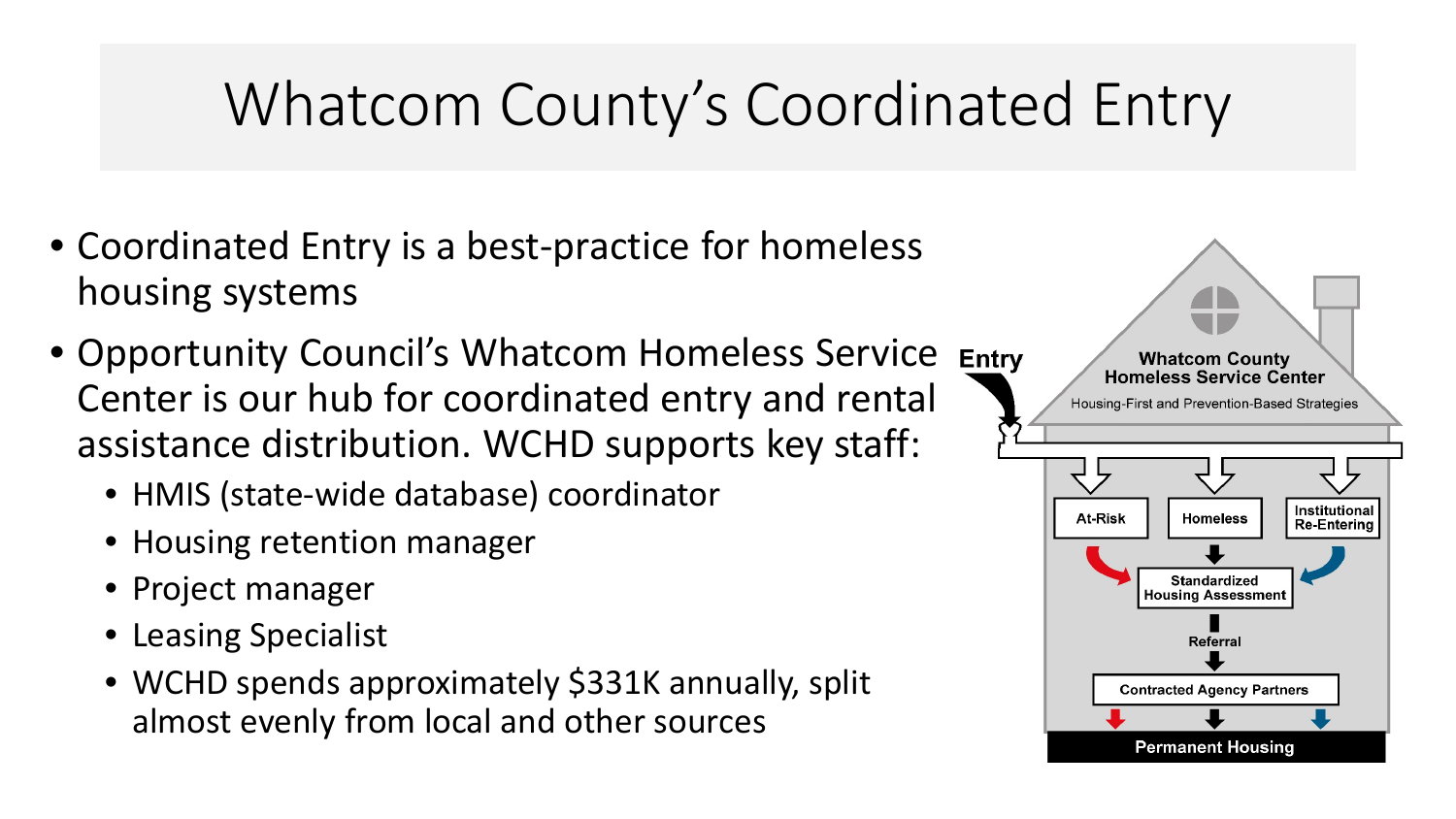### Housing System Partners

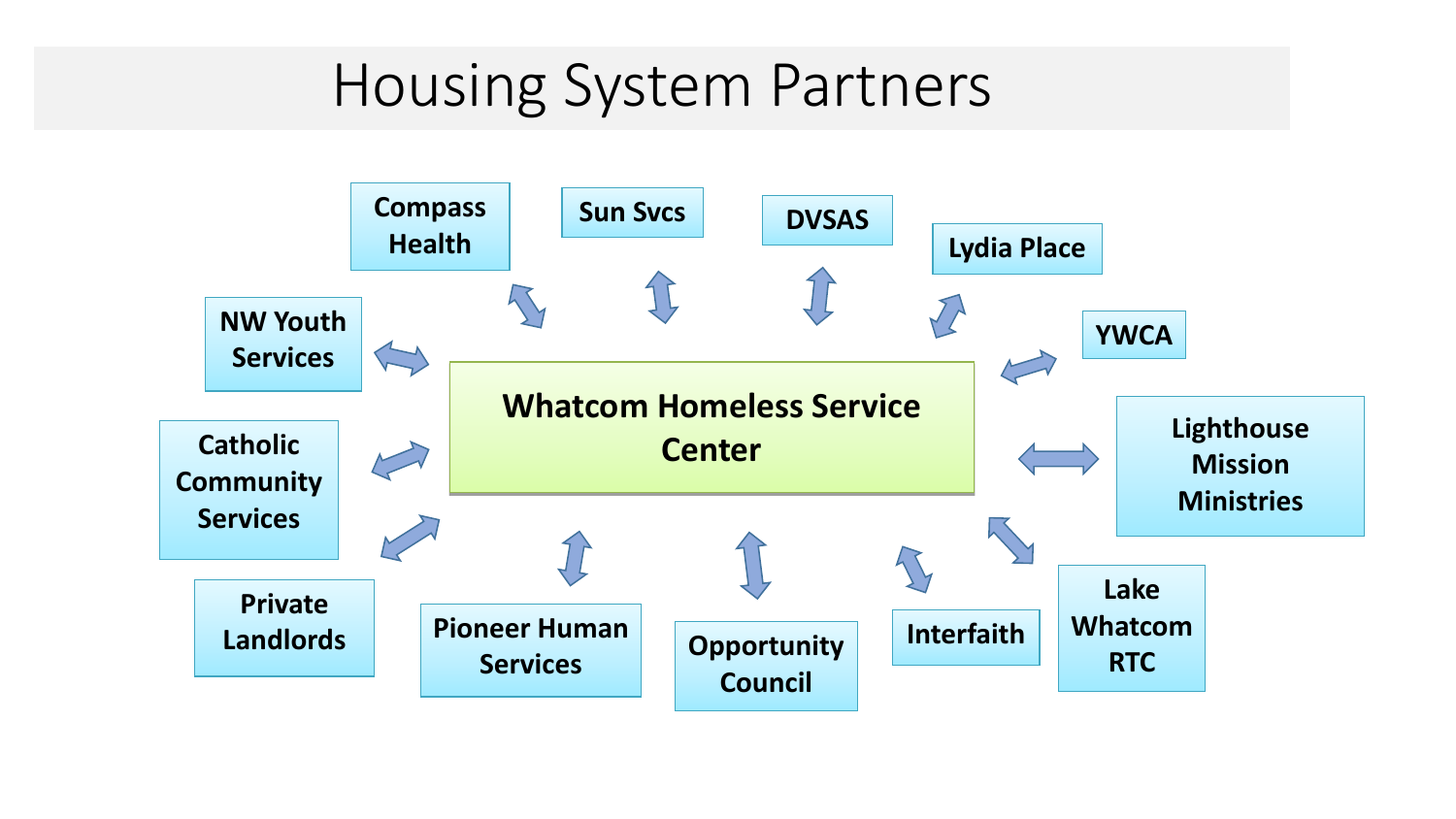### Whatcom County's Housing Expenditures



2018 Budget = \$4.67m

Local Funds = 58%

Rental Assistance Bishelter Case Management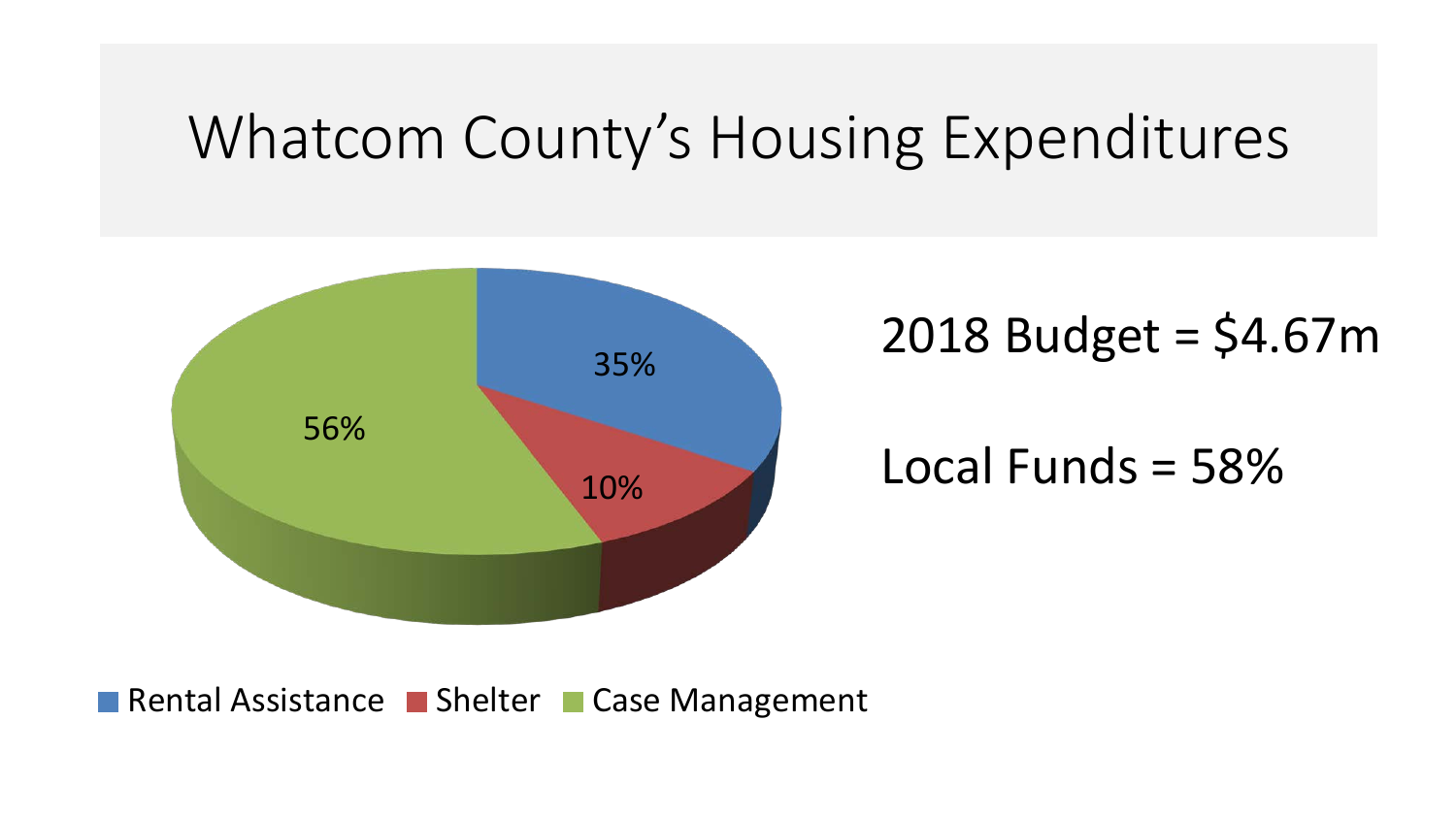# City of Bellingham Housing & Services Expenditures

• The City provides about \$5,000,000/year in housing and services funding.



#### Annual Action Plan Average Funding Allocations

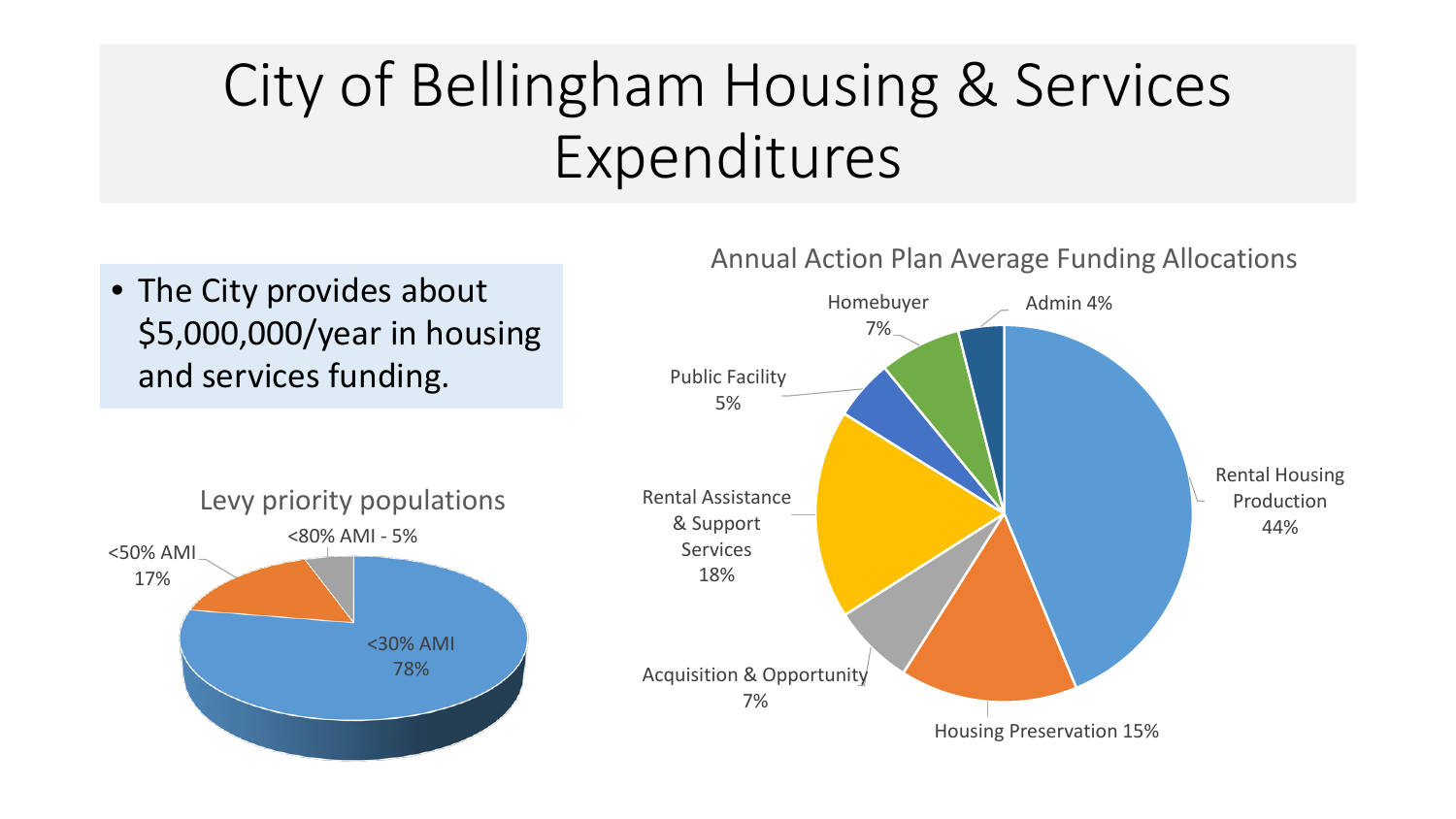## Housing Continuum – Leveraging

Overall leveraging of City Levy funds is over **\$12 for every \$1 spent**. The degree of leveraging varies across the continuum of housing supports.

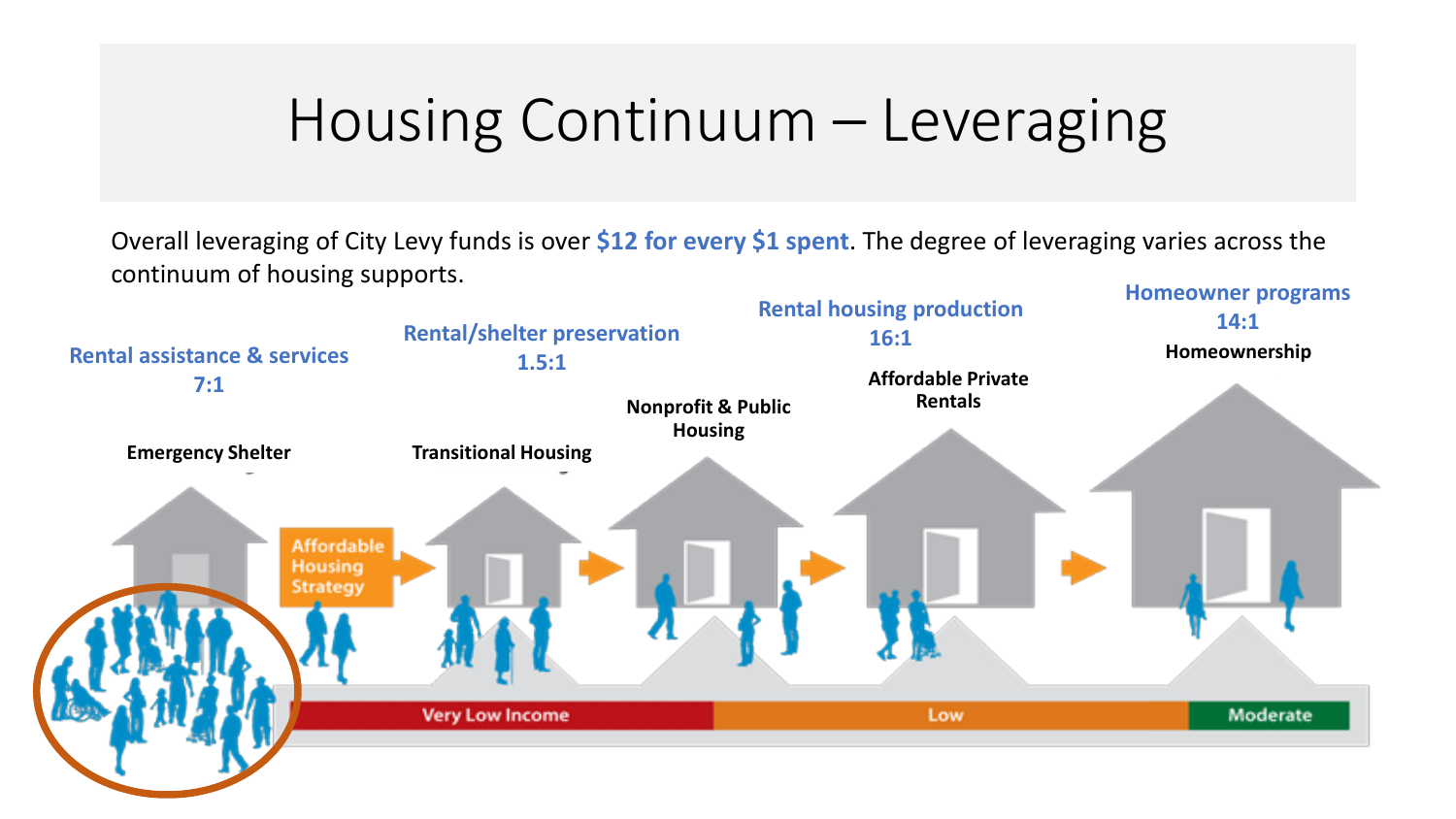The need for shelter, services, and affordable housing is exceeding our current capacity

- 742 people are homeless at a point in time, and about 1,000 people experience homelessness over the course of a year.
- This winter, the number of emergency shelter beds available has risen to 160 with plans to raise it to 190.